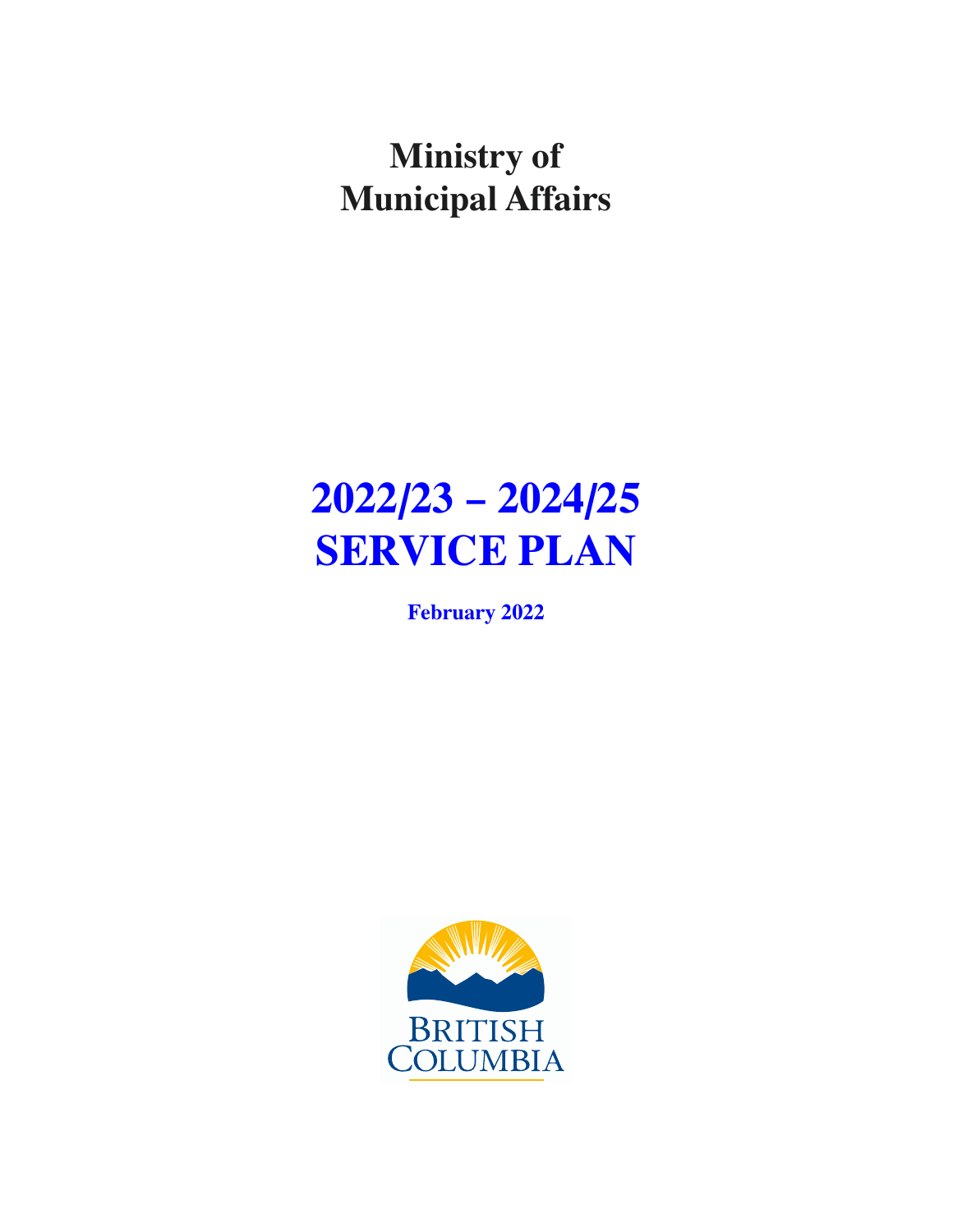For more information on the Ministry of Municipal Affairs contact:

PO Box 9056 Stn Prov Govt

Victoria, BC V8W 9E2

Vancouver 604-660-2421 Victoria 250-387-6121

Or visit our website at

[https://www.gov.bc.ca/muni](https://www2.gov.bc.ca/gov/content/governments/organizational-structure/ministries-organizations/ministries/municipal-affairs-housing)

Published by the Ministry of Municipal Affairs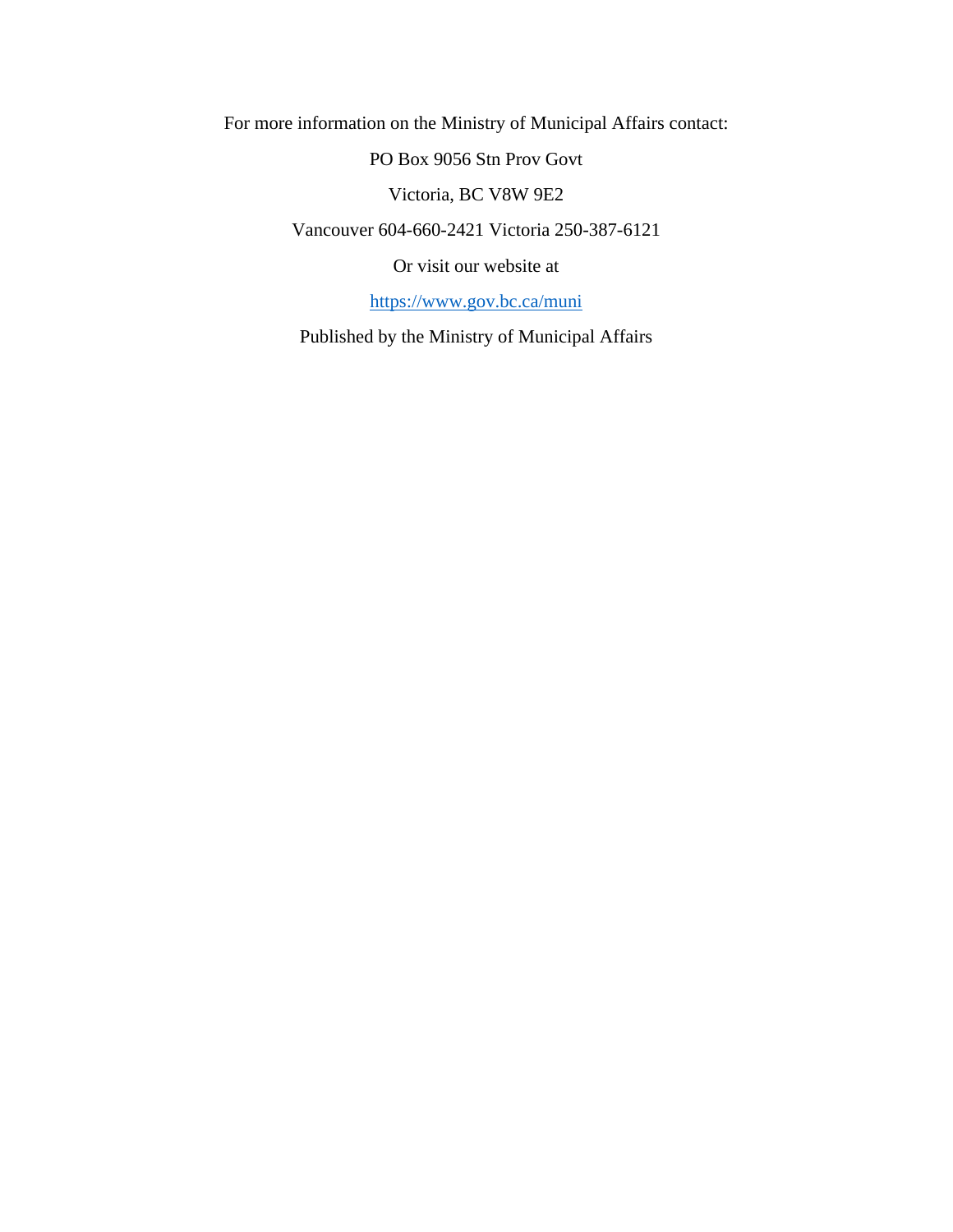## <span id="page-2-0"></span>**Minister's Accountability Statement**



The *Ministry of Municipal Affairs 2022/23 – 2024/25 Service Plan* was prepared under my direction in accordance with the *Budget Transparency and Accountability Act*. I am accountable for the basis on which the plan has been prepared.

e

Honourable Josie Osborne Minister of Municipal Affairs February 4, 2022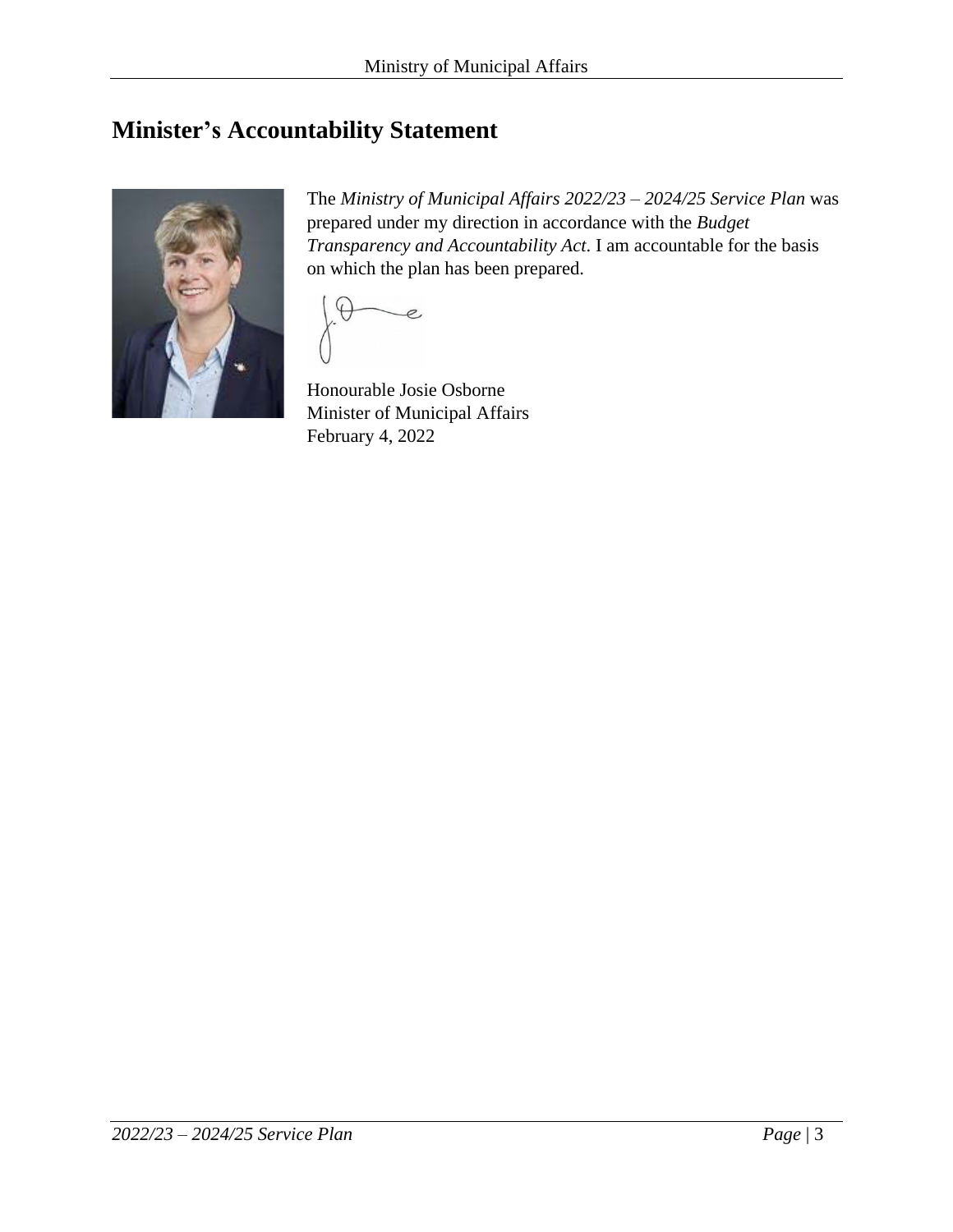## **Table of Contents**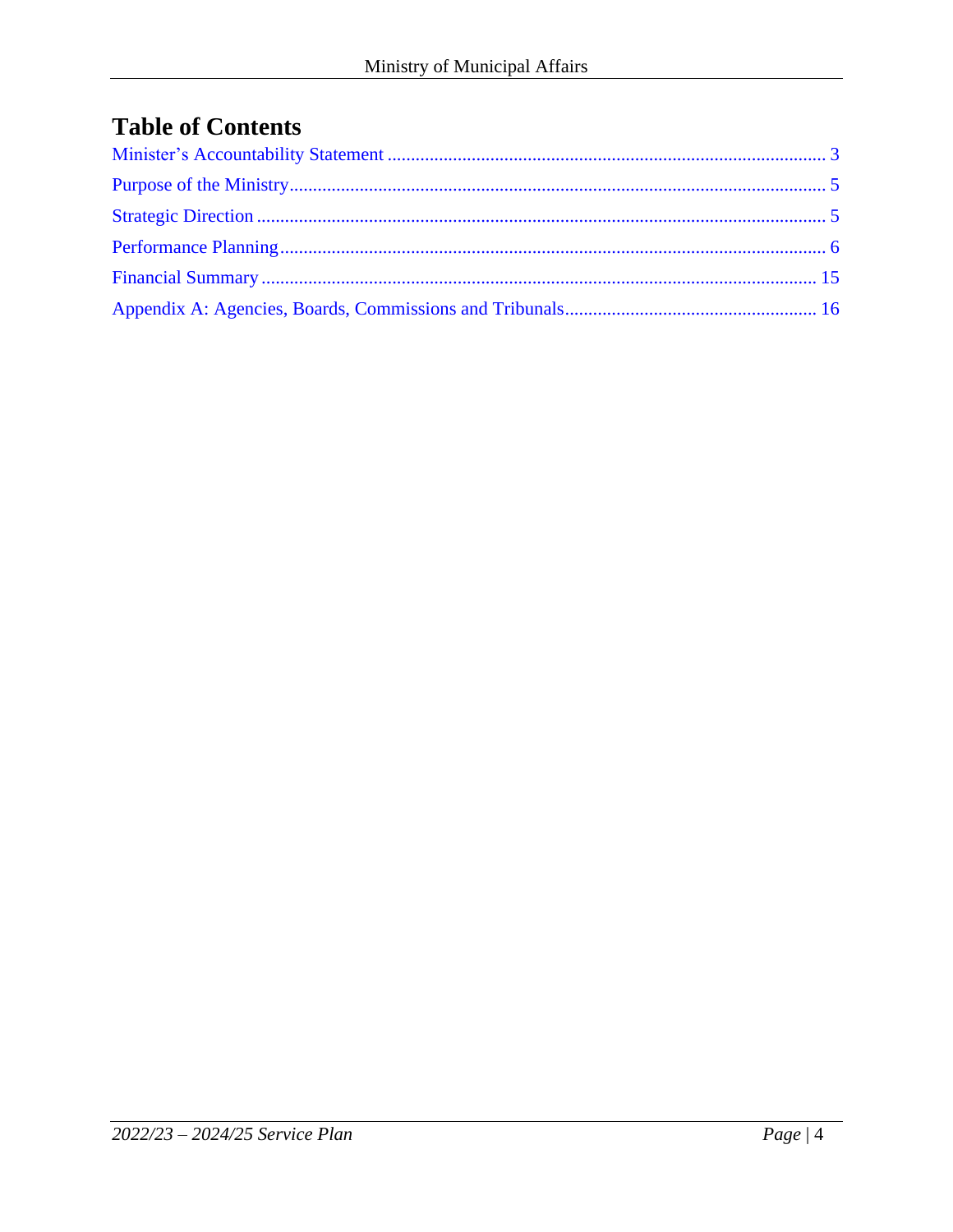## <span id="page-4-0"></span>**Purpose of the Ministry**

The Ministry of Municipal Affairs helps make B.C. communities great places to live by taking leadership in supporting local governments, not-for-profit organizations and residents to build vibrant and healthy communities that are well governed, liveable, safe and diverse as well as economically, socially and environmentally resilient.

The Ministry supports newcomers to settle and integrate into the province, facilitates economic immigration to address B.C.'s labour market needs and attracts international entrepreneurs.

The Ministry also oversees the University Endowment Lands and works with public library partners to sustain the public library system.

The effective delivery of the Ministry's mandate relies on key legislation, including: [the](https://www.bclaws.gov.bc.ca/civix/document/id/complete/statreg/03026_00)  *[Community Charter,](https://www.bclaws.gov.bc.ca/civix/document/id/complete/statreg/03026_00)* the *[Vancouver Charter,](https://www.bclaws.gov.bc.ca/civix/document/id/complete/statreg/vanch_00)* the *[Local Government Act,](https://www.bclaws.gov.bc.ca/civix/document/id/complete/statreg/r15001_00)* the *[Municipal Aid Act](https://www.bclaws.gov.bc.ca/civix/document/id/complete/statreg/00_96324_01)*, the *[Municipal Finance Authority Act](https://www.bclaws.gov.bc.ca/civix/document/id/complete/statreg/96325_01)*, part six of the *[Gaming Control Act](https://www.bclaws.gov.bc.ca/civix/document/id/complete/statreg/02014_01#part6)*, the *[Islands Trust Act](https://www.bclaws.gov.bc.ca/civix/document/id/complete/statreg/96239_01)*, the *[Provincial Immigration Programs Act](https://www.bclaws.gov.bc.ca/civix/document/id/complete/statreg/15037)*, the *[Ministry of International Business and](https://www.bclaws.gov.bc.ca/civix/document/id/complete/statreg/96304_01) [Immigration Act](https://www.bclaws.gov.bc.ca/civix/document/id/complete/statreg/96304_01)*, and the *[Library Act.](https://www.bclaws.gov.bc.ca/civix/document/id/complete/statreg/96264_01)*

## <span id="page-4-1"></span>**Strategic Direction**

In 2022/2023, the Government of British Columbia will continue its whole-of-government response to the COVID-19 pandemic with a focus on protecting the health, social and economic well-being of British Columbians. Building on our economic, environmental, and social strengths while looking to seize opportunities to improve outcomes for all British Columbians will be an important aspect of each ministry's work as we respond to COVID-19 and recover from devastating floods and wildfires. The policies, programs and projects developed over the course of this service plan period will align with the five foundational principles established by Government in 2020: putting people first; working toward lasting and meaningful reconciliation; supporting equity and anti-racism; ensuring a better future through fighting climate change and meeting our greenhouse gas reduction targets; and supporting a strong, sustainable economy that works for everyone.

This 2022/23 service plan outlines how the Ministry of Municipal Affairs will support the government's priorities including the foundational principles listed above and selected action items identified in the November 2020 [Minister's Mandate Letter.](https://news.gov.bc.ca/files/MUNI-Osborne-mandate.pdf)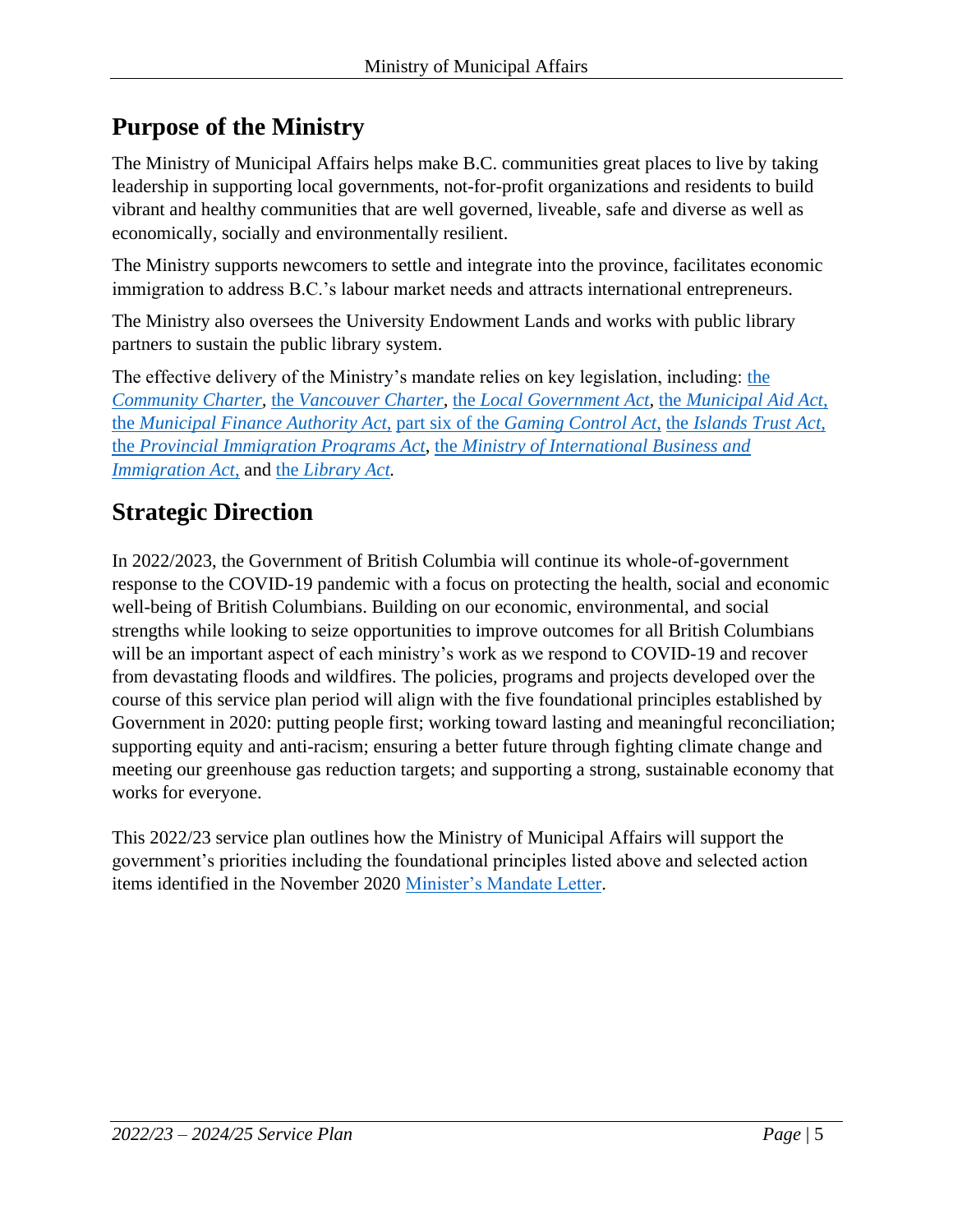## <span id="page-5-0"></span>**Performance Planning**

#### **Goal 1: Strong, sustainable, and well-governed communities**

By cultivating strong partnerships and delivering services that support sustainable and well governed communities, the Ministry enables a local government framework that can support the financial, economic, environmental, social and infrastructure health of communities for all British Columbians.

#### **Objective 1.1: Further a governance system that considers local government and provincial interests and builds strong relationships for the benefit of all people.**

- Work with the Union of British Columbia Municipalities (UBCM) and other local government partners, to ensure the annual UBCM Convention provides a comprehensive exchange of ideas and optimizes cooperation and collaboration among the Province, UBCM, individual local governments, and UBCM First Nations members.
- Consistent with the *Declaration on the Rights of Indigenous Peoples Act* (*Declaration Act*) as the Province's framework for reconciliation, support local governments in building respectful relationships and fostering meaningful and lasting reconciliation with First Nations. As part of this, collaborate with UBCM on providing advice to local governments. Under the *Declaration Act*, continue to meet, engage and collaborate with First Nation communities and Indigenous partners and organizations.
- Review and enhance the policy, legislative and education framework for local governments where needed, including working with key partners to support the 2022 general local elections, to implement and further explore responsible conduct measures among locally elected officials and to move forward on other requests that are provincial priorities.
- Provide advice, resolve problems and give targeted support and oversight on a range of local and regional governance matters of local government and provincial interest, both directly and in partnership with others.
- Work with public library partners to sustain a public library system that is effectively governed and accountable, where provincial funding helps extend local services and improve access throughout B.C.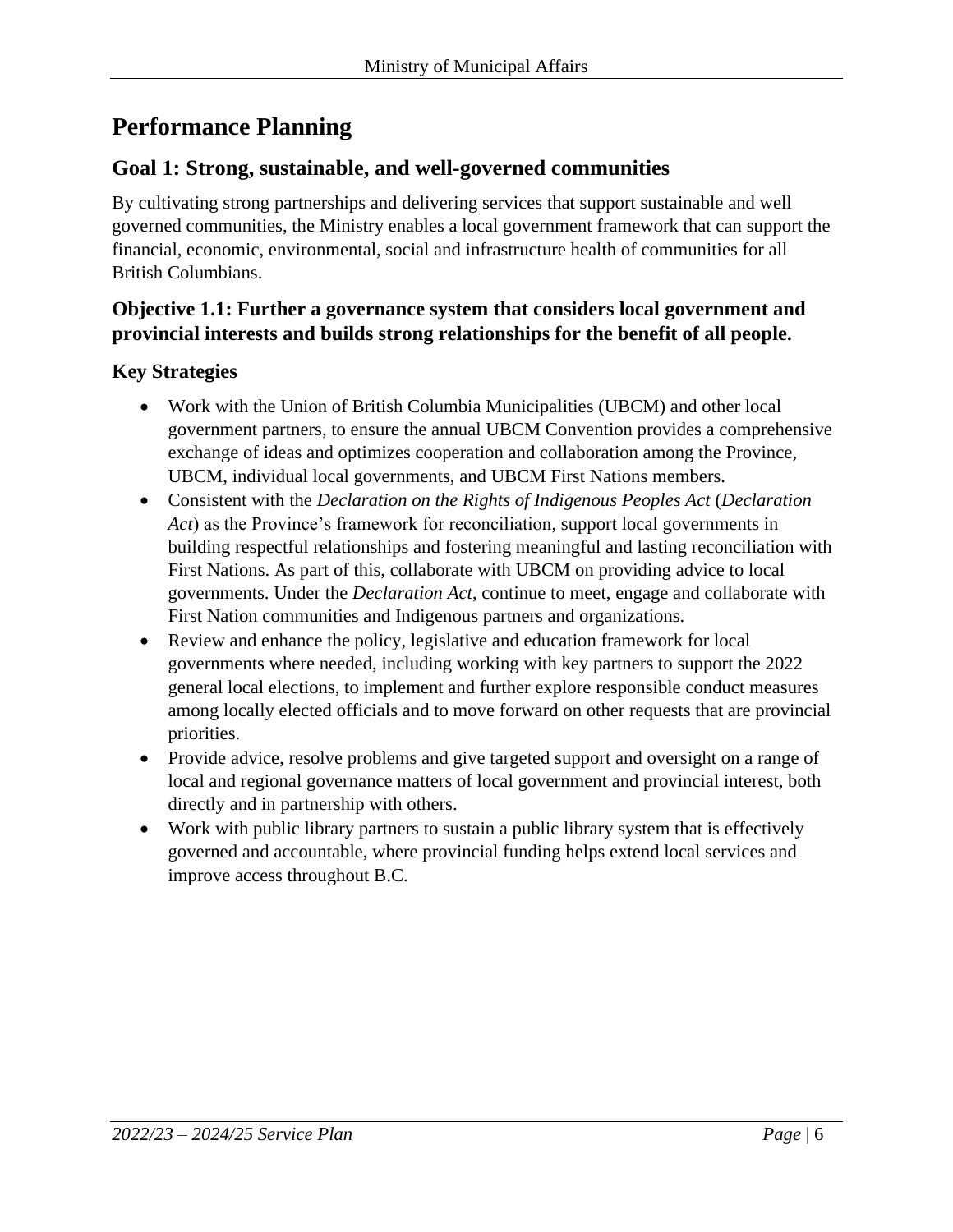| <b>Performance Measure(s)</b>                                                                                                                                                                                                                                                                                                                           | 2021/22<br><b>Forecast</b> | 2022/23<br><b>Target</b> | 2023/24<br><b>Target</b> | 2024/25<br><b>Target</b> |
|---------------------------------------------------------------------------------------------------------------------------------------------------------------------------------------------------------------------------------------------------------------------------------------------------------------------------------------------------------|----------------------------|--------------------------|--------------------------|--------------------------|
| 1.1a Actively engage with UBCM<br>local governments and UBCM First<br>Nations members with ongoing<br>meetings between elected officials<br>and staff, including: number of<br>formal meetings held annually<br>between UBCM Executives and the<br>Minister of Municipal Affairs                                                                        | 4                          | $4+$                     | $4+$                     | $4+$                     |
| 1.1b Actively engage with UBCM<br>local governments and UBCM First<br>Nations members with ongoing<br>meetings between elected official<br>and staff, including: number of<br>meetings held annually between the<br>Ministry, UBCM, individual local<br>governments and UBCM First<br>Nations members during UBCM<br>Convention and throughout the year | $100+$                     | $100 +$                  | $100+$                   | $100+$                   |

Data source: Meeting schedules (calendar meeting invites) and agendas for Senior staff and Minister's meeting. Informal meetings with staff are not counted.

#### **Linking Performance Measure to Objective**

The number of formal interactions between the Minister and UBCM Executive is an important indicator that the relationship between local governments and the provincial government is being actively sustained. UBCM Executive has four scheduled meetings annually and holds time to meet with the Minister to discuss issues of importance to the membership and to Government. Individual meetings with local governments occur significantly at the annual UBCM Convention, and throughout the year as interest and issues arise. These meetings create a reciprocal opportunity to better understand the interests of local governments and UBCM First Nations members and to ensure policy and programs are meeting the needs of communities.

#### **Objective 1.2: Maintain local governments' financial sustainability so they can meet the service needs of their communities.**

- Support ministries and other partners in reviewing pressures in the local government financial system, including issues related to revenues and property tax impacts.
- Provide advice and statutory approvals on local government finance (revenues and expenditures) to support sound local government financial management practices and stewardship that ensures fiscal viability.
- Deliver stable, predictable and timely grant funding for professional administration to smaller and rural local governments throughout B.C. through the Small Community Grants and Regional District Grants as well as provide targeted funding to municipalities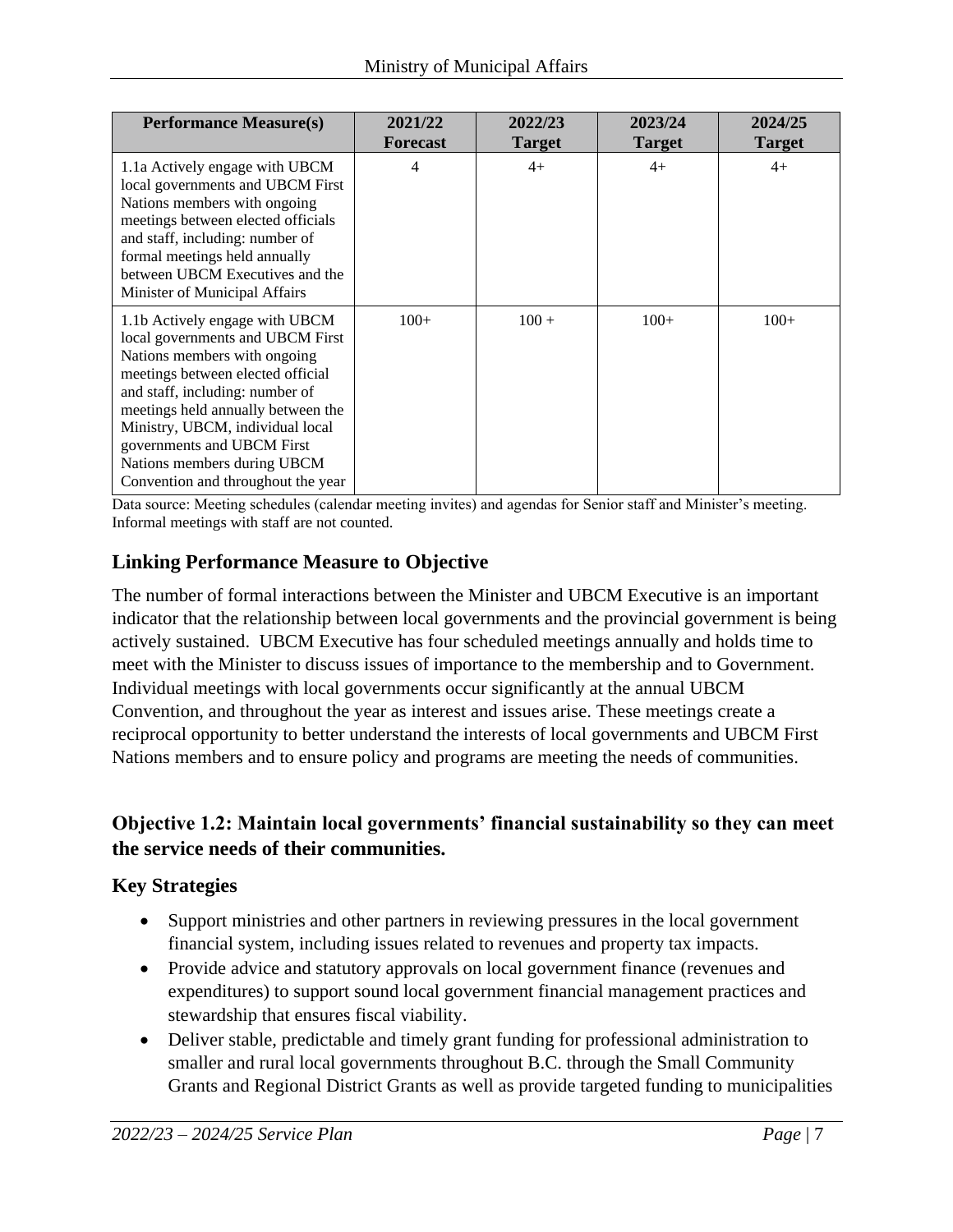with over 5,000 people for community safety initiatives, through the Traffic Fine Revenue Sharing Program.

- Support the Municipal Finance Authority (MFA) in obtaining a high credit rating and low rates for borrowing through: overseeing the *Municipal Finance Authority Act*; setting local government borrowing limits; reviewing and approving loan authorization bylaws and setting financial reporting requirements; and ensuring local government financial data is available to the MFA and the broader public.
- Work with UBCM to establish a Memorandum of Understanding further to the province's commitment to collaborate in reviewing UBCM's [Ensuring Local](https://www.ubcm.ca/sites/default/files/2021-08/UBCM%20Financial%20Resilience%20Full%202021%20August%2012_0.pdf)  [Government Financial Resiliency: Today's Recovery and Tomorrow's New Economy](https://www.ubcm.ca/sites/default/files/2021-08/UBCM%20Financial%20Resilience%20Full%202021%20August%2012_0.pdf) report and its recommendations.

| <b>Performance Measure(s)</b>                      | 2021/22         | 2022/23       | 2023/24       | 2024/25       |
|----------------------------------------------------|-----------------|---------------|---------------|---------------|
|                                                    | <b>Forecast</b> | <b>Target</b> | <b>Target</b> | <b>Target</b> |
| 1.2 Municipal Finance Authority's<br>Credit Rating | AAA             | AAA           | AAA           | AAA           |

Data source[: Municipal Finance Authority](https://mfa.bc.ca/) Ratings provided by the Moody's, Standard & Poor's, and Fitch rating agencies

#### **Linking Performance Measure to Objective**

A strong credit rating of the MFA reflects the sustainability of the local government financial system which gives local governments the freedom to engage in capital projects that touch the lives of people in B.C. every day.

#### **Objective 1.3: Support improvement of community and regional infrastructure and local government planning to further the environmental, economic and social health of communities.**

- Encourage resilient, efficient and effective community planning, fiscal and asset management practices to support the development of sustainable communities, including continued progress on the Development Approvals Process Review to streamline and modernize development permitting and approvals.
- Support local governments to make effective, integrated and collaborative choices, through problem solving, guidance and program support for delivery of local and regional services such as water, recreation and economic development, and integrated sustainable land use, resiliency and infrastructure planning.
- Advance the CleanBC Roadmap to 2030 and Climate Preparedness and Adaptation Strategy by collaborating with other ministries and supporting local government land use planning and infrastructure projects through initiatives such as the CleanBC Communities Fund.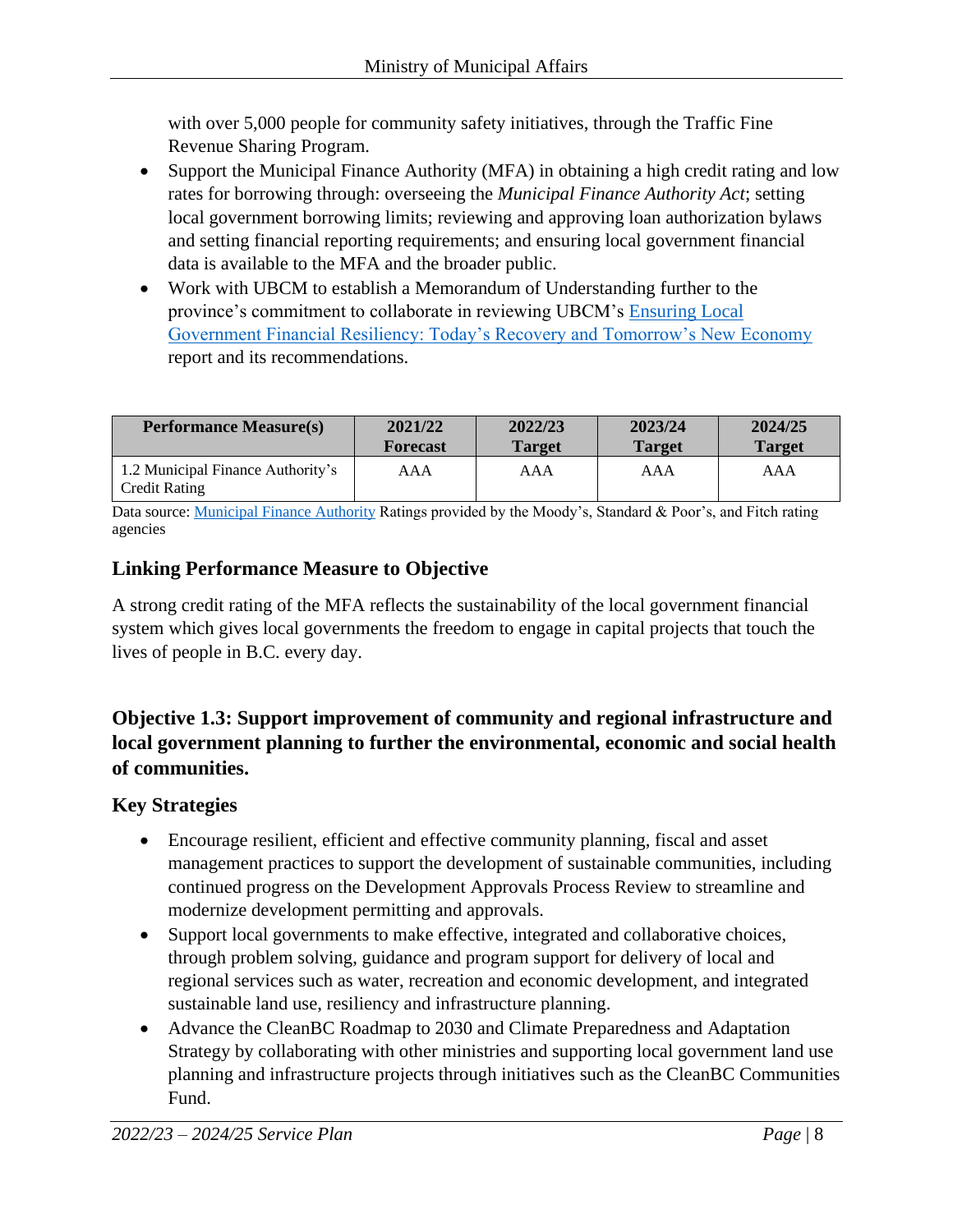- Partner with the federal government and other ministries to develop and implement community capital funding programs for local governments and First Nations that build and upgrade local infrastructure including drinking water, wastewater, stormwater, clean energy, recreation facilities and community centres.
- Support ministries and other partners to develop initiatives related to integrated planning, transit-oriented development, clean transportation, regional growth strategies, energy and the environment, and housing and homelessness.

| <b>Performance Measure(s)</b>                                                                                                                                                 | 2021/22<br><b>Forecast</b> | 2022/23<br><b>Target</b> | 2023/24<br><b>Target</b> | 2024/25 Target |
|-------------------------------------------------------------------------------------------------------------------------------------------------------------------------------|----------------------------|--------------------------|--------------------------|----------------|
| 1.3a Number of approved<br>projects from local governments,<br>Indigenous communities, and<br>non-profits funded under the<br>Northern Healthy Communities<br>Fund.           | 25                         | 25                       | 20                       | 15             |
| 1.3b Number of approved<br>projects from local governments<br>and modern treaty First Nations<br>funded under the Strengthening<br>Communities' Services Program <sup>2</sup> | 50                         | 20                       | N/A <sup>1</sup>         | N/A            |

Data source:

1.3a Northern Development Initiative Trust (Deliver Agency) Program Tracking Documentation, Program Budget Allocation and LNG Canada/Coastal Gas Link Construction Schedule.

1.3b Strengthening Communities' Service Program Evaluation Committee approval of funding applications. Some applications are for projects that serve multiple, adjacent communities.

<sup>1</sup>The Strengthening Communities' Services Program, funded under the Canada-BC Safe Restart Agreement, is expected to end in 2023.

#### **Linking Performance Measure to Objective**

The application-based \$25 million Northern Healthy Communities Fund (NHCF), administered by the Northern Development Initiative Trust, supports initiatives that assist communities to remain healthy, sustainable, and resilient in the face of rapid and large-scale economic development and associated need for enhanced social service readiness. Given the immediacy of the current economic development activities, the NHCF is focusing on communities adjacent to the LNG Canada and Coastal GasLink projects.

The application-based \$100 million Strengthening Communities' Services program (SCS), administered by the Union of BC Municipalities, aims to support unsheltered homeless populations and address related community impacts. This program is meant to bridge the period between the COVID-19 outbreak and the post-COVID recovery period.

#### **Discussion**

The performance measure has been updated from the previous service plan to reflect the wind down of the Housing Needs Reports program.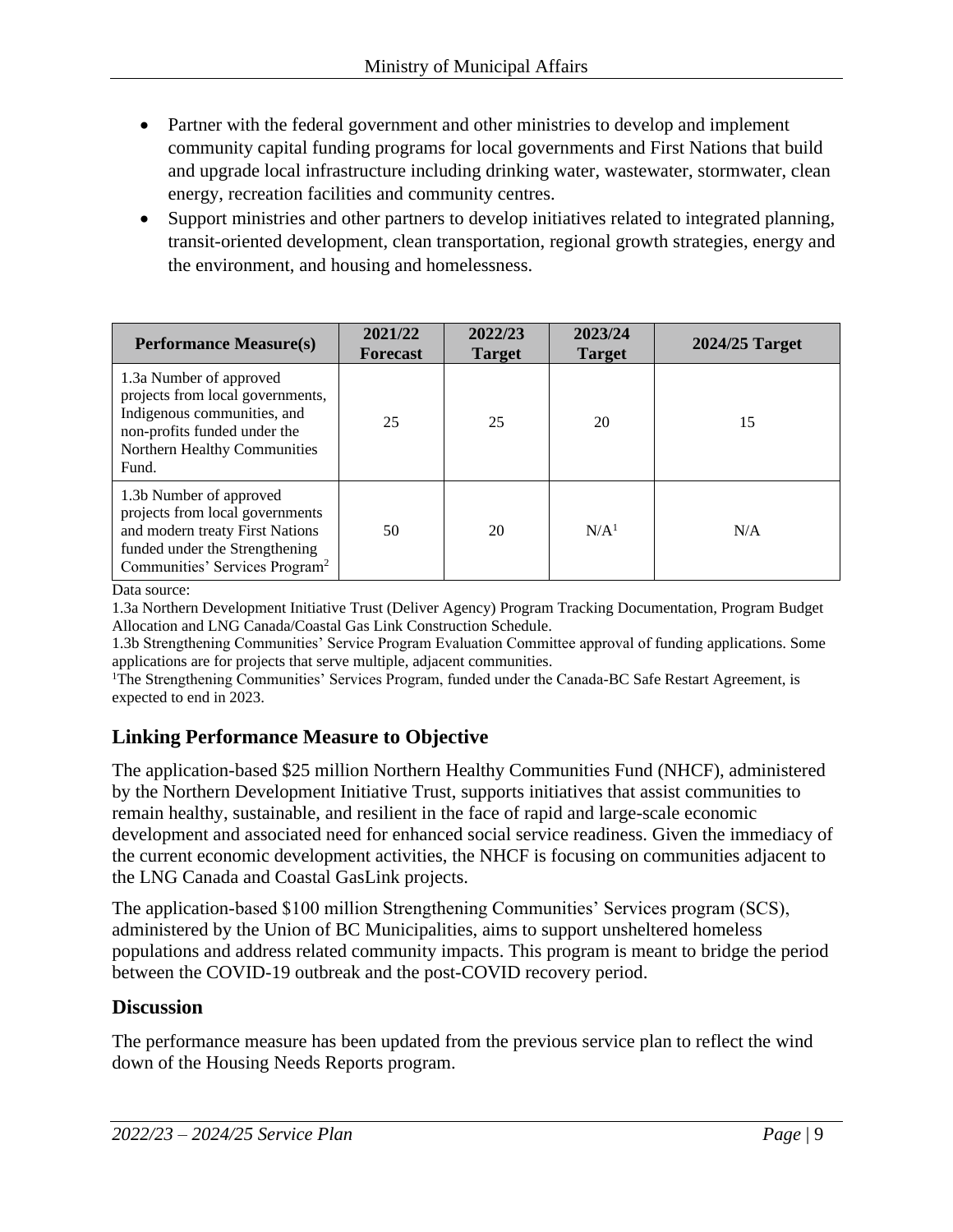The new performance measure acknowledges the varying aspects of community environmental, economic, and social health that fall within the stewardship of local governments and the breadth of infrastructure, planning, and services undertaken by local governments in communities.

#### **Goal 2: Communities in ongoing/continued economic recovery beyond COVID-19**

Working with other governments and partner organizations to enable local governments and others to support people through economic recovery beyond the COVID-19 pandemic and other unprecedented events into a stronger and better future for our neighbourhoods and communities.

#### **Objective 2.1: Support the governance, financial, planning and infrastructure resiliency of communities impacted by extraordinary emergencies**

Given the broad impacts of the pandemic and natural disasters such as wildfires and floods on communities, focus on monitoring and support as communities work to re-establish services, adjust financial plans, and ensure good governance.

- Deliver and monitor targeted funding, including with the federal government, to respond to the impacts of the COVID-19 pandemic on communities and their operations.
- Work with local governments, UBCM and other partners to share information, monitor local government system impacts and respond to issues that arise.
- Provide guidance, advice and problem solving for communities, including initiating actions when required (e.g., Minister's orders; policy and legislative change).
- Ensure infrastructure projects approved through economic recovery funding meet reporting requirements and achieve completion.
- Support specific communities impacted by emergencies, to coordinate governance, infrastructure, operations, finances, and planning activities to bridge from response into recovery and beyond from events with severe environmental and economic impacts.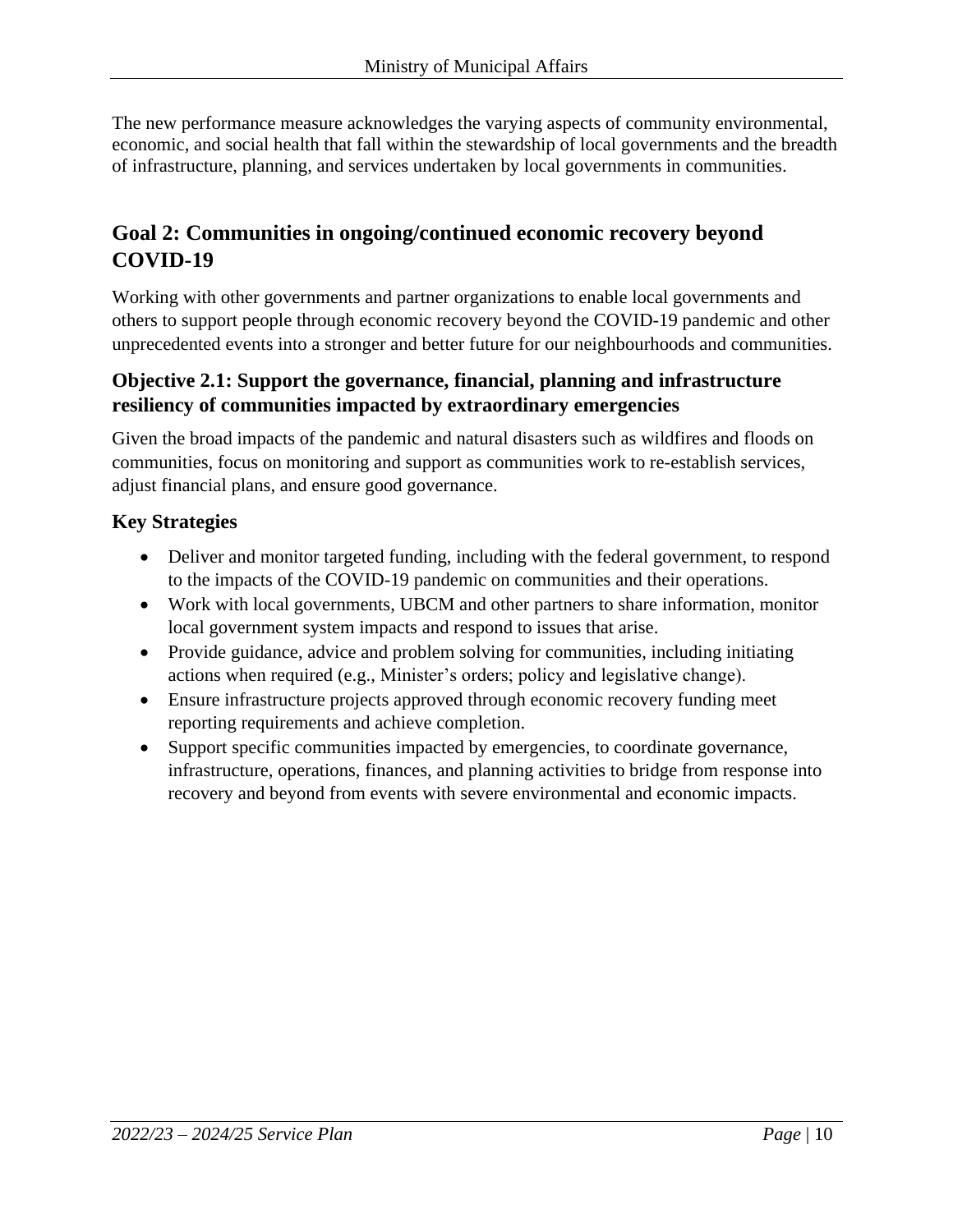| <b>Performance Measures</b>                                                                                                                                                                                                                                    | 2021/22<br><b>Forecast</b> | 2022/23<br><b>Target</b> | 2023/24<br><b>Target</b> | 2024/25<br><b>Target</b> |
|----------------------------------------------------------------------------------------------------------------------------------------------------------------------------------------------------------------------------------------------------------------|----------------------------|--------------------------|--------------------------|--------------------------|
| 2.1a Number of approved<br>Community Economic<br>Recovery Infrastructure<br>Program, Community<br>Economic Resilience stream<br>(CERIP-CER) projects that<br>attain completion of<br>community recovery-targeted<br>infrastructure within program<br>timeframe | 23                         | 37                       | N/A <sup>1</sup>         | N/A                      |
| 2.1b Number of approved<br>Investing in Canada<br>Infrastructure Program -<br>COVID-19 Resilience<br>Infrastructure projects that<br>attain completion of<br>community recovery-targeted<br>infrastructure within program<br>timeframe                         | 10                         | 67                       | 10 <sup>2</sup>          | N/A                      |

Data source: Program applications and approvals

<sup>1</sup>The Targets for 23/24-24/25 are N/A as this program was designed to respond to COVID-19 pandemic and only run from 2020/21, completed by March 31, 2023.

<sup>2</sup>COVID-19 Resilience Infrastructure stream projects must be substantially completed by December 31, 2023, or by December 31, 2024, for projects in designated remote communities.

#### **Linking Performance Measure to Objective**

Accelerated funding programs specifically designed to respond to the impacts of the pandemic assists to further community resilience overall, with the short approval and completion timelines that are essential to help communities recover economically from COVID-19 impacts. Each project represents a community that is being supported in recovery. COVID-19 resilience programs deliver funding to local governments, Indigenous governments and not-for-profit organizations. Ministry continues to engage on supports for other emergency circumstances that may arise.

#### **Discussion**

While the overall number of CERIP projects remains consistent with the 2021/22-2023/24 Service Plan, targets were adjusted as project progress has been impacted by external factors (supply chain delays; labour issues; unexpected  $3<sup>rd</sup> \& 4<sup>th</sup>$  waves of pandemic) which have compromised proponents' ability to meet forecasted completion dates.

The program was designed to have adequate time to allow for projects to complete. Projects are still operating within the established program parameters.

The ICIP COVID-19 Resilience Infrastructure Stream (CVRIS) funding is focused on building infrastructure that will help British Columbians with the significant health and socio-economic challenges brought on by the COVID-19 pandemic by responding to the specific needs of communities. Once approved projects are completed, the new infrastructure will provide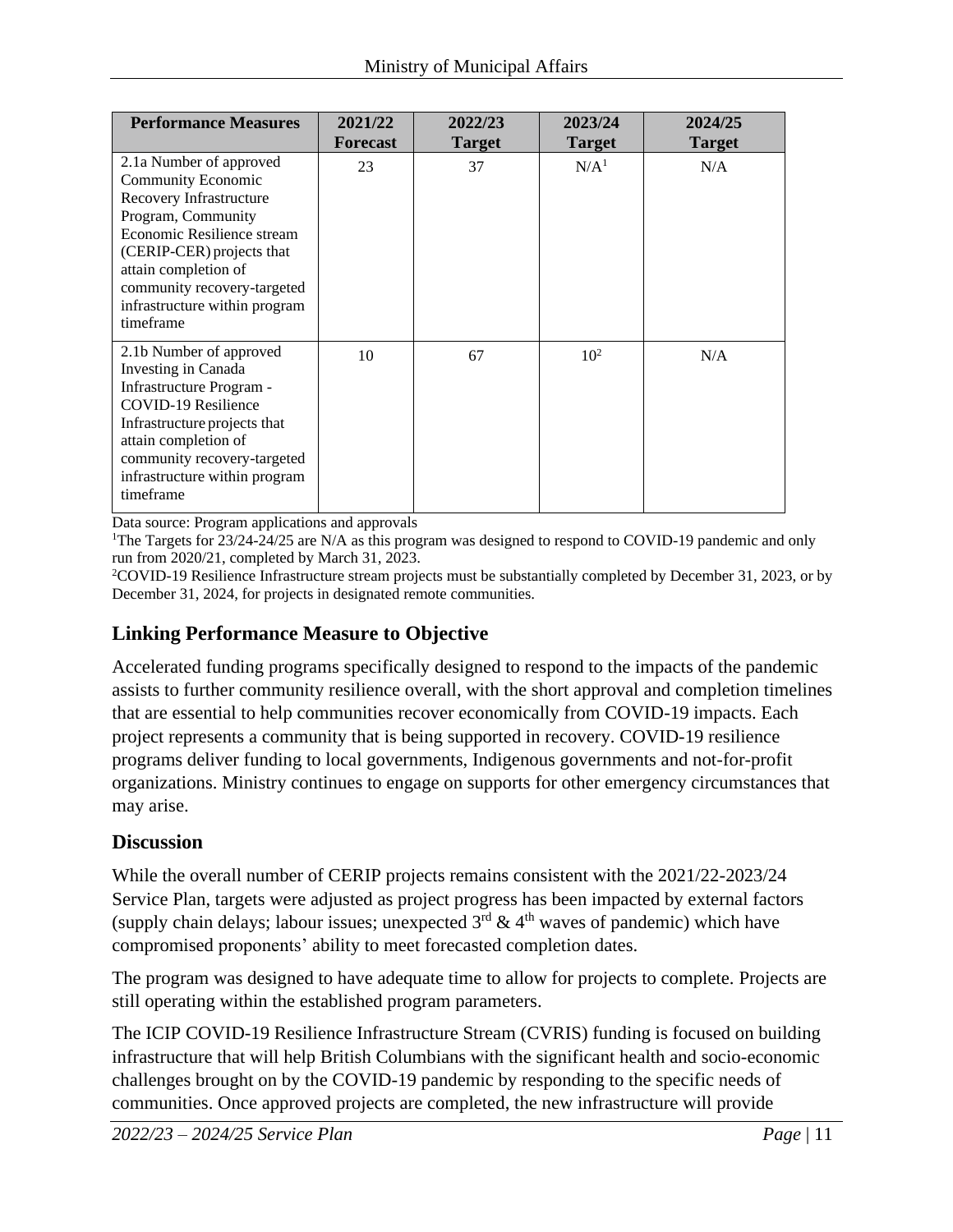community members with expanded or improved services, as well as increased public safety. This will be achieved by encouraging outdoor activities through improvements to active transportation networks and recreation sites, and by completing upgrades to local government buildings to increase the ability to provide services while socially distancing during the pandemic.

#### **Goal 3: Communities are vibrant, inclusive, and enriched by the contributions of newcomers**

#### **Objective 3.1: International talent helps to address B.C.'s skills needs and support sustainable economic development in communities across the province**

#### **Key Strategies**

- Align immigration policies and programs to provincial priorities and community needs.
- Work with the Ministry of Advanced Education, Skills and Training to identify how immigration can best meet the skills needs of B.C.'s economy.
- Use B.C.'s Provincial Nominee Program (BC PNP) to attract international talent to communities throughout the province, helping fill skills needs, enhance innovation, and drive a sustainable economic future.
- Through B.C.'s PNP Entrepreneur Immigration Regional Pilot, support regional communities to grow their economies and create jobs by attracting international entrepreneurs.
- Employ targeted initiatives to enhance attraction and retention of newcomers in communities throughout B.C.

| <b>Performance Measure(s)</b>                                                            | 2021/22<br><b>Forecast</b> | 2022/23<br><b>Target</b> | 2023/24<br><b>Target</b> | 2024/25<br><b>Target</b> |
|------------------------------------------------------------------------------------------|----------------------------|--------------------------|--------------------------|--------------------------|
| 3.1 Percentage of BC PNP<br>applications processed within<br>service standard commitment | 75-85%                     | 80%                      | 80%                      | 80%                      |
| 3.1a - Skills applications: 3 months                                                     |                            |                          |                          |                          |
| 3.1b - Entrepreneur Regional Pilot<br>applications: 4 months                             | 80%                        | 80%                      | 80%                      | 80%                      |

Data source: Internal Ministry of Municipal Affairs tracking

#### **Linking Performance Measure to Objective**

The BC PNP is the province's only direct immigration selection tool to identify and facilitate the arrival of international workers and entrepreneurs. Expeditious processing is critical to the ability of the BC PNP to effectively achieve its intended outcomes of addressing skills needs and attracting entrepreneurs to help grow regional economies.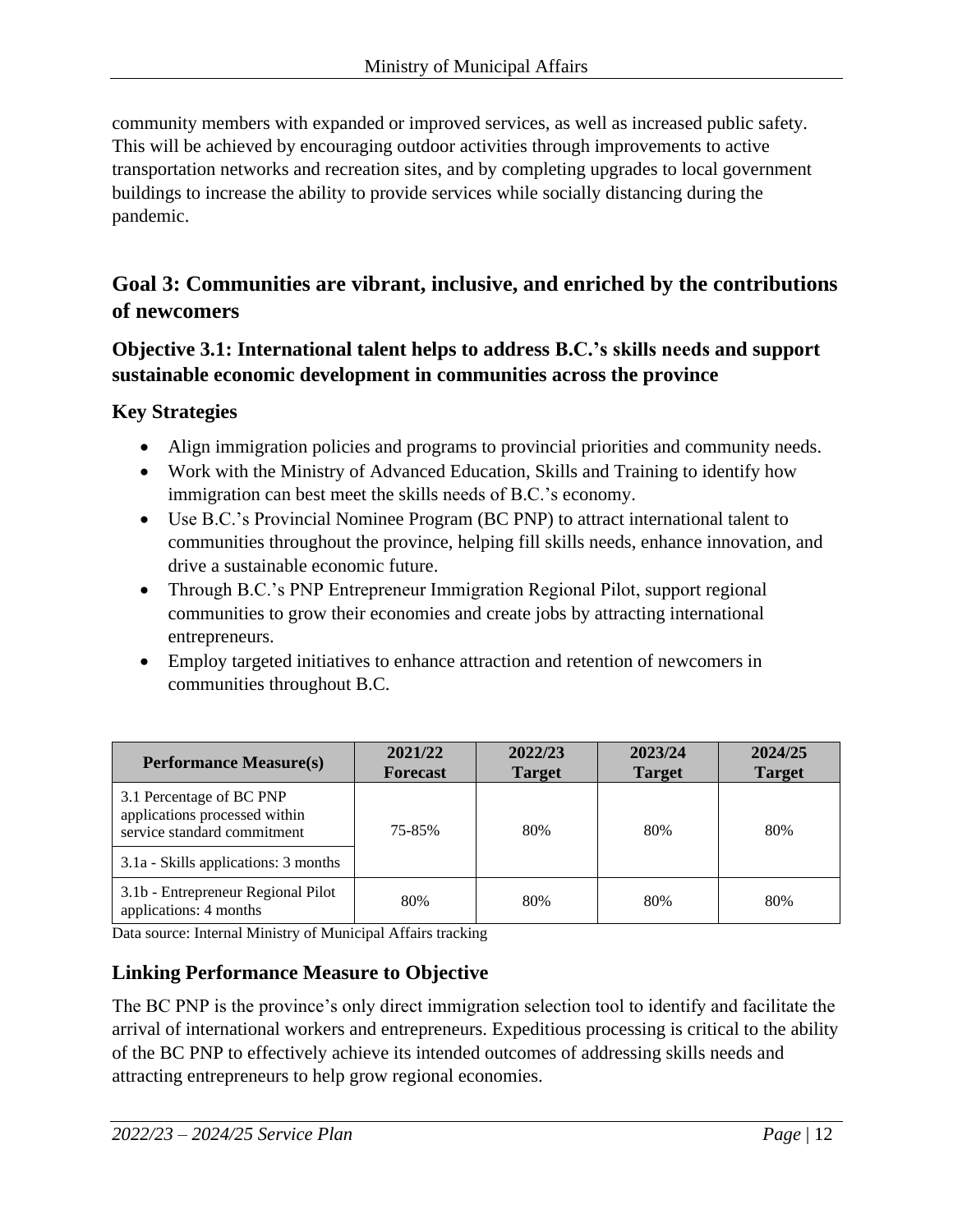#### **Discussion**

Processing times refer to the provincial role in making a decision (approval or refusal) on a BC PNP file at the application stage; 80 per cent is considered a reasonable target for a service standard commitment given there will always be a certain percentage of files that will take longer to process (e.g., incomplete application, complexity, delays related to international travel).

#### **Objective 3.2: Provide grants and services to help communities thrive and to support newcomers to settle and integrate.**

#### **Key Strategies**

- Distribute \$140 million in Community Gaming Grants to not-for-profit organizations throughout B.C. to support their delivery of ongoing programs and services that meet the needs of their communities.
- Build upon government's efforts to streamline and support fair, efficient and transparent foreign credential recognition by occupational regulators, including with continued investments through the Credential Assessment Improvement Fund.
- Help skilled newcomers achieve employment in their field through the Career Paths for Skilled Immigrants program.
- Support new comers to integrate into communities and workplaces through the BC Settlement and Integration Services Program.

| <b>Performance Measure(s)</b>                                                                | 2021/22         | 2022/23       | 2023/24       | 2024/25       |
|----------------------------------------------------------------------------------------------|-----------------|---------------|---------------|---------------|
|                                                                                              | <b>Forecast</b> | <b>Target</b> | <b>Target</b> | <b>Target</b> |
| 3.2 Percentage of Career Paths<br>Clients employed in their field upon<br>program completion | 70%             | 70%           | 70%           | 70%           |

Data source: Internal Ministry of Municipal Affairs tracking

#### **Linking Performance Measure to Objective**

The [Career Paths for Skilled Immigrants](https://www.welcomebc.ca/Work-or-Study-in-B-C/Work-in-B-C/Employment-Language-Programs) program supports the successful integration of newcomers by assisting skilled immigrants and refugees in B.C. find work that utilizes their prearrival skills, education and experience. As such, a critical performance measure of the program is the proportion of clients who successfully achieve employment in the field of work that they have pre-arrival experience in.

#### **Discussion**

The COVID-19 pandemic impacted the flow of newcomers arriving to B.C. for most of 2020 and 2021. It also impacted the ability of Career Paths clients to access related supports as part of their participation in the program, such as additional skilling training or access to an exam required by an occupational regulator. Additionally, the pandemic has impacted the job opportunities and employment prospects of all British Columbians, including immigrants. These external factors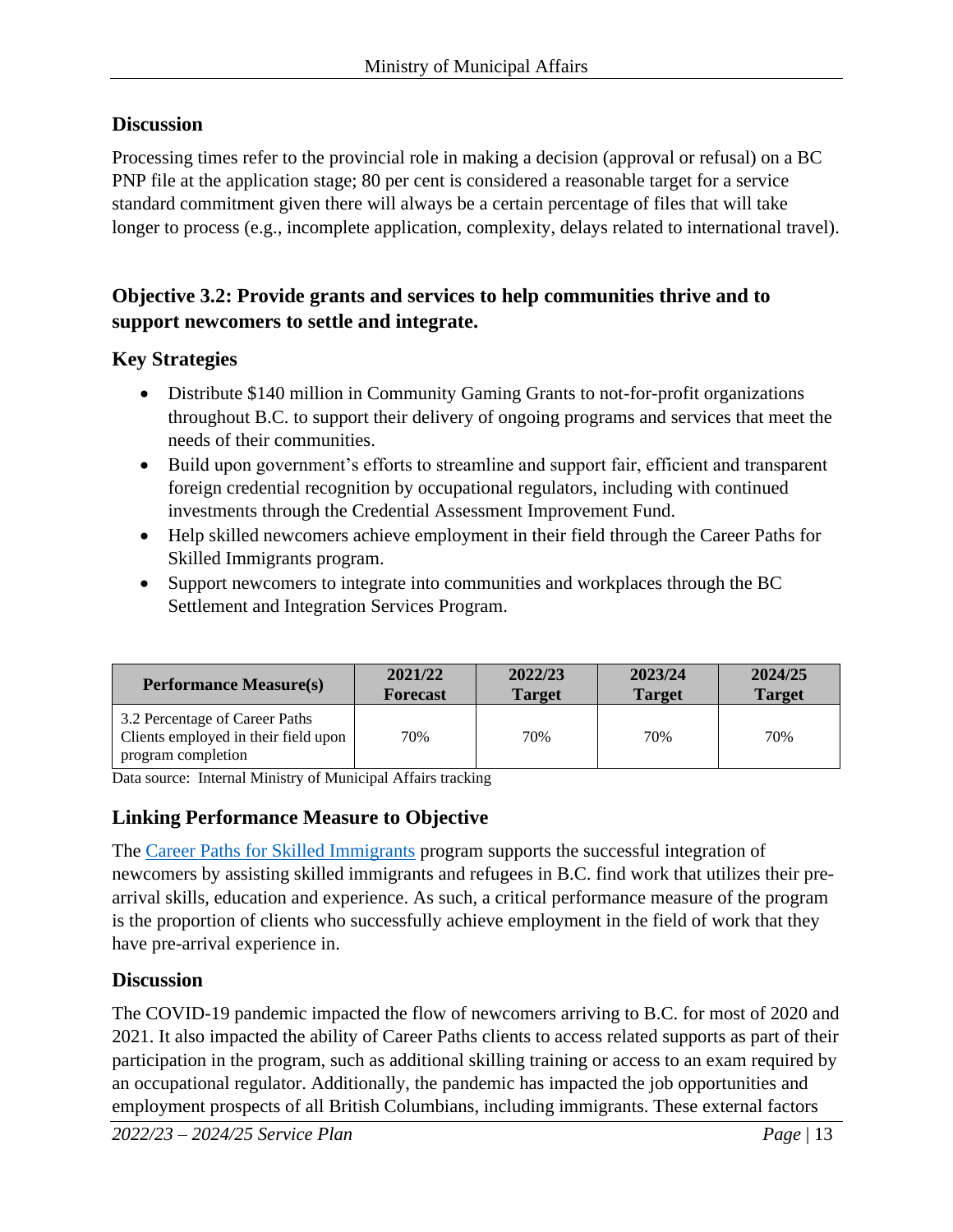will continue to impact the Career Paths program outcomes in 2022/23. Current Career Paths contracts with service providers expire in March 2022 and will be replaced with new contracts starting in April 2022 following an open competitive procurement process.

Despite the changing landscape, the program is anticipating outcomes at or near the 70% target and will maintain the target of 70% while continuing to monitor pandemic-related impacts on the program.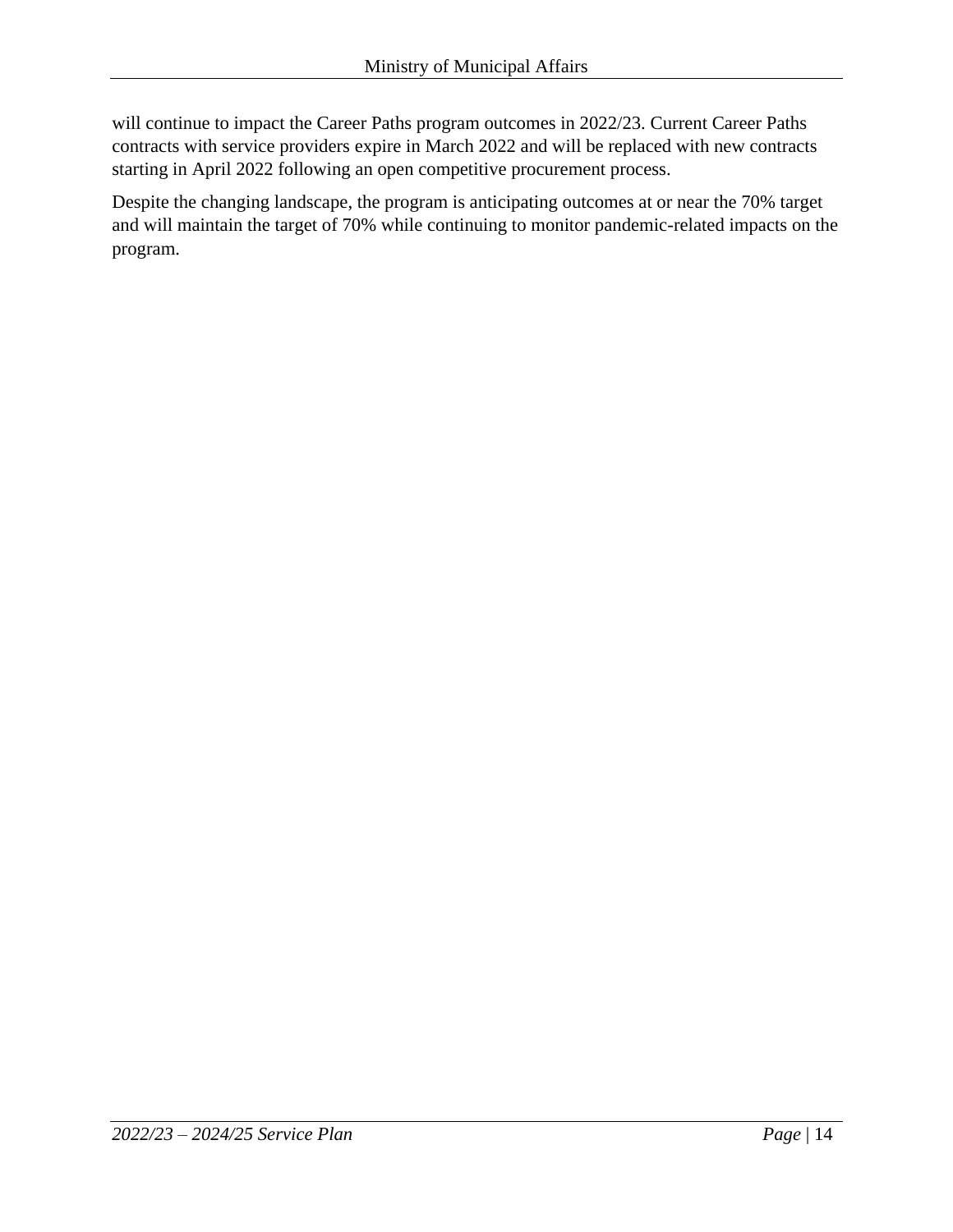### <span id="page-14-0"></span>**Financial Summary**

| <b>Core Business Area</b>                                                | 2021/22<br><b>Restated</b><br>Estimates <sup>1</sup> | 2022/23<br><b>Estimates</b>       | 2023/24<br><b>Plan</b> | 2024/25<br><b>Plan</b> |  |
|--------------------------------------------------------------------------|------------------------------------------------------|-----------------------------------|------------------------|------------------------|--|
|                                                                          |                                                      | <b>Operating Expenses (\$000)</b> |                        |                        |  |
| Local Government <sup>2</sup>                                            | 270,950                                              | 220,500                           | 221,641                | 219,804                |  |
| <b>Immigration Services and</b><br><b>Strategic Planning<sup>3</sup></b> | 19,117                                               | 19,128                            | 19,128                 | 19,128                 |  |
| <b>Executive and Support Services</b>                                    | 7,603                                                | 7,917                             | 7,926                  | 7,926                  |  |
| <b>University Endowment Lands</b><br><b>Administration Account</b>       | 10,668                                               | 12,269                            | 13,565                 | 14,579                 |  |
| <b>Total</b>                                                             | 308,338                                              | 259,814                           | 262,260                | 261,437                |  |
| <b>Ministry Capital Expenditures (Consolidated Revenue Fund) (\$000)</b> |                                                      |                                   |                        |                        |  |
| <b>Executive and Support Services</b>                                    | 316                                                  | 69                                | 2                      | $\overline{2}$         |  |
| <b>University Endowment Lands</b><br><b>Administration Account</b>       | 2,285                                                | 2,285                             | $\Omega$               | $\Omega$               |  |
| <b>Total</b>                                                             | 2,601                                                | 2,354                             | 2                      | $\mathbf{2}$           |  |

<sup>1</sup> For comparative purposes, amounts shown for 2021/22 have been restated to be consistent with the presentation of the 2022/23 Estimates.

<sup>2</sup> Local Government includes University Endowment Lands (UEL)

<sup>3</sup>Immigration Services and Strategic Planning includes Strategic Planning, Immigration programs, Provincial Nominee Program and Community Gaming Grants

\* Further information on program funding and vote recoveries is available in th[e Estimates and Supplement to the](http://www.bcbudget.gov.bc.ca/)  [Estimates.](http://www.bcbudget.gov.bc.ca/)